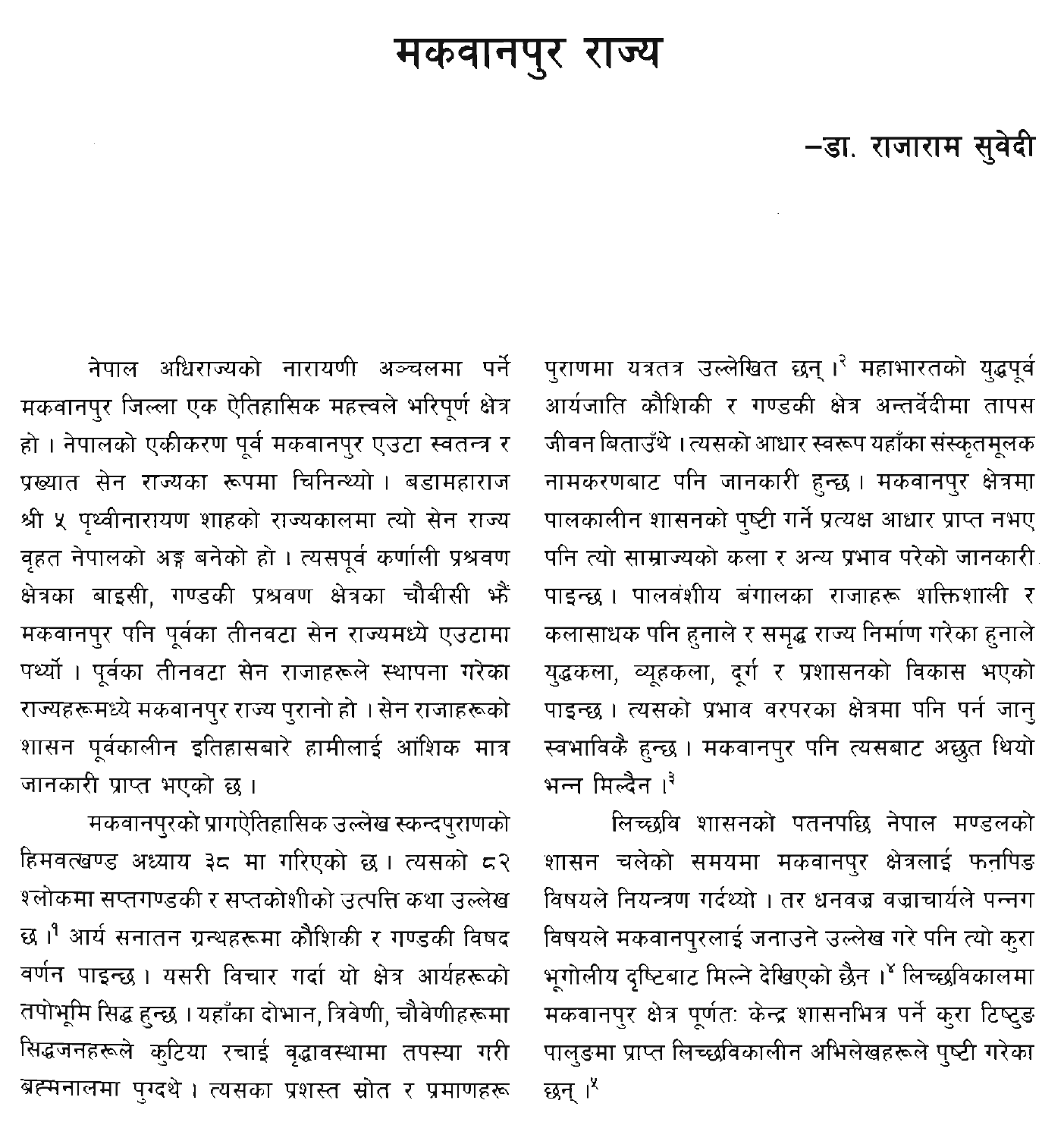राजा थिए । उनका छोरा पुङ्गला इडलाई अमर राया नामले चिनिन थाल्यो । त्यसपछि क्रमशः कीर्तिनारायण राया, अपनारायण राया, जोरनारायण राया, इडिनारायण राया र विजयनारायण राया गरी, ७ पुस्तातकका राजाले वि.सं. १६६६ सम्म राज्य गरेको प्रमाणित हुन्छ ।<sup>७</sup> पूर्वी नेपाल पहाड फेदाप थुमका मुखियाहरूलाई सुब्बा भनिने र उनीहरूले मुख्यौली वा हक्**मी शासन चलाउँथे। त्यस समयमा** काठमाडौं उपत्यकामा पुरूषार्थी राजा यक्ष मल्लले शासन गरिरहेका थिए । उनी भन्दा पहिल्यै मोरङमा साङलाइङको राज्य स्थापना भइसकेको थियो । साङलाइङले पूर्वी पहाडमा शासन गर्न थालेदेखि किरातहरूलाई खास धक्का परेको थिएन । किनभने किरातहरू पनि कामरूप राम्ररी जान्दथे । किरातहरूको ल्हासा गोत्र र काशी गोत्रले ती दुई प्रख्यात ठाउँसंग दीर्घकालीन सम्बन्ध रहेको स्वतः भन्न सकिन्छ । हिमाली घाँटीको पत्तो लाग्नु पूर्व गिल्गित, अस्काईचिन, काराकुर्रम, हिन्दूकुशको फेरो मारी खैवरघाँटी तरेर कन्धहार (गान्धार) हुँदै, सिन्ध काश्मीर, पञ्जाब, जालन्धर, लखनउ, बस्ती गोरखपुर काशी हुँदै किरातहरू कामरूप परेका र त्यताबाट केही परिवार पूर्वी पहाड पसेको करालाई उपर्युक्त गोत्रले संकेत गरेको देखिन्छ । त्यो सबै उहापोह बुद्ध जन्मपूर्व भएको थियो । पूर्वी पहाडमा पसेका किरातहरूले बुद्ध धर्म अङ्गीकार नगरी मुन्धुम शास्त्रका आधारमा दन्तकाली, याशोकेदेवी, सिंहबाहिनी, बुढासुब्बा, पारूहाङ, रक्तकाली, चण्डी, उग्रचण्डी, थोडलुड = ब्रह्मा, खावालुड-विष्णु, श्रीलुङ = शिव, पारूहाङ = पार्वतीको स्थापना गरी पूजा परम्परा संचालन गरेका अद्यापि कायम रहेका छन्। विजयनारायण रायाले किरातहरूको मद्दतबाट विजयपुर गढी बनाउन लगाएका थिए । हाल त्यसलाई भतावुङ्गे राजाको दरबार भनिन्छ । त्यसै विजयपुर गढीको नाउँबाट राज्यकै नाउँ विजयपुर रहन गयो । यता पाल्पा र मकवानपुर क्षेत्रमा राजा मुकुन्द सेनले पनि पूर्वतिर राज्य विस्तार गर्दै थिए ।<sup>५</sup>

#### मकवानपुरको नामकरण

पाल्पाका राजा मुकुन्द सेन प्रथम (वि.सं. १५७५-

मकवानपुरमा सेन वंशीय राजाहरूले शासन गरेको

प्रमाणित भएपछि त्यसको वर्णन पूर्व सेनको अर्थ खुलस्त पार्नुपर्ने हुन्छ । सेन शब्द श्रेणिकको पर्याय मानिने र श्रेणिकहरू चोल राजाका भारदारका रूपमा प्रख्यात भएको थाहा हुन्छ । उनै श्रेणिकहरू नै पछि गएर सेन भए भन्ने करा सार्वजनिक भइसकेको छ। दक्षिणका चोलवंशीय राजाहरू शक्तिशाली हुँदासम्म श्रेणिकहरू भारदारकारूपमा रहीरहे । चोलहरूको शक्ति घटेको मौकामा श्रेणिकहरू सामन्तकारूपमा व्यवहार गर्न थालिए। चोल राजाहरूले कलिङ्गमाथि विजय गर्दा ती सामन्त श्रेणिकहरू पनि चोलहरूसंगै युद्धमा सहभागी भई उत्तरतिर प्रवेश गरेका थिए । त्यसरी दक्षिणका स्थानीय सामन्तकारूपमा रहेर पनि उत्तरतिर पसेपछि उनीहरूको खानदान बढेकोले शासककारूपमा व्यवहार गर्न थालिए। त्यस्तै क्रमले शताब्दिपछि पूर्णतः राजाकै रूपमा व्यवहार भई श्रेणिकबाट सेन भन्न थालिए। वि.सं १२५८ मा मुसलमानहरूले कलिङ्गको उत्तरी भागमा आक्रमण गरी सेनहरूलाई पराजीत गरे । त्यसरी हारेका सेनहरू ज्यानको माया हुनेहरू पूर्व बंगालतिर लागेर त्यतैतिर बसोबास गर्थे। तर त्यहाँ पनि मसलमानले आततायी वातावरण ल्याई दिंदा युद्धमा बचेकाहरू आफ्ना दलबलसाथ उत्तरी पहाडतिर पसी सुरक्षा भएको ठाउँ हेरी बसोबास गरे। त्यसै क्रममा उनीहरूले मकवानपुरको गढी पनि निर्माण गरे । त्यसैकालमा हरिहरपुर, सिंधुली, उदयपुर, हतूवा, चौदण्डी, विजयपुर, चतरा जस्ता ठाउँमा पाँजिएका सेनहरूले गढी स्थापना गरे भने पछिकाले त्यस्ता ठाउँलाई समुद्ध पारे ।<sup>६</sup>

माथिका कुरामाथि विचार गर्दा बंगाल क्षेत्रका सेनहरू विक्रमको बाऱ्हौ शताब्दीताका मोरडदेखि मकवानपुरको तलहट्टी हुँदै पहाडतिर प्रवेश गरेको देखिन्छ । उनीहरूले त्यतातिर त्यसबेला राज्यको जगेर्ना गर्न सकेको बुफ्रिदैन । त्यतातिर राज्यको स्थापना वि.सं. १४२१ मा पूर्वी नेपालको मोरङ क्षेत्रमा साङला इङ नामक राजाले कामरूपबाट (असाम) दलबलसाथ आएर राज्य स्थापना गरे । उनी कुचविहारका कोचघरानाका सनातन धर्मावलम्बी

४२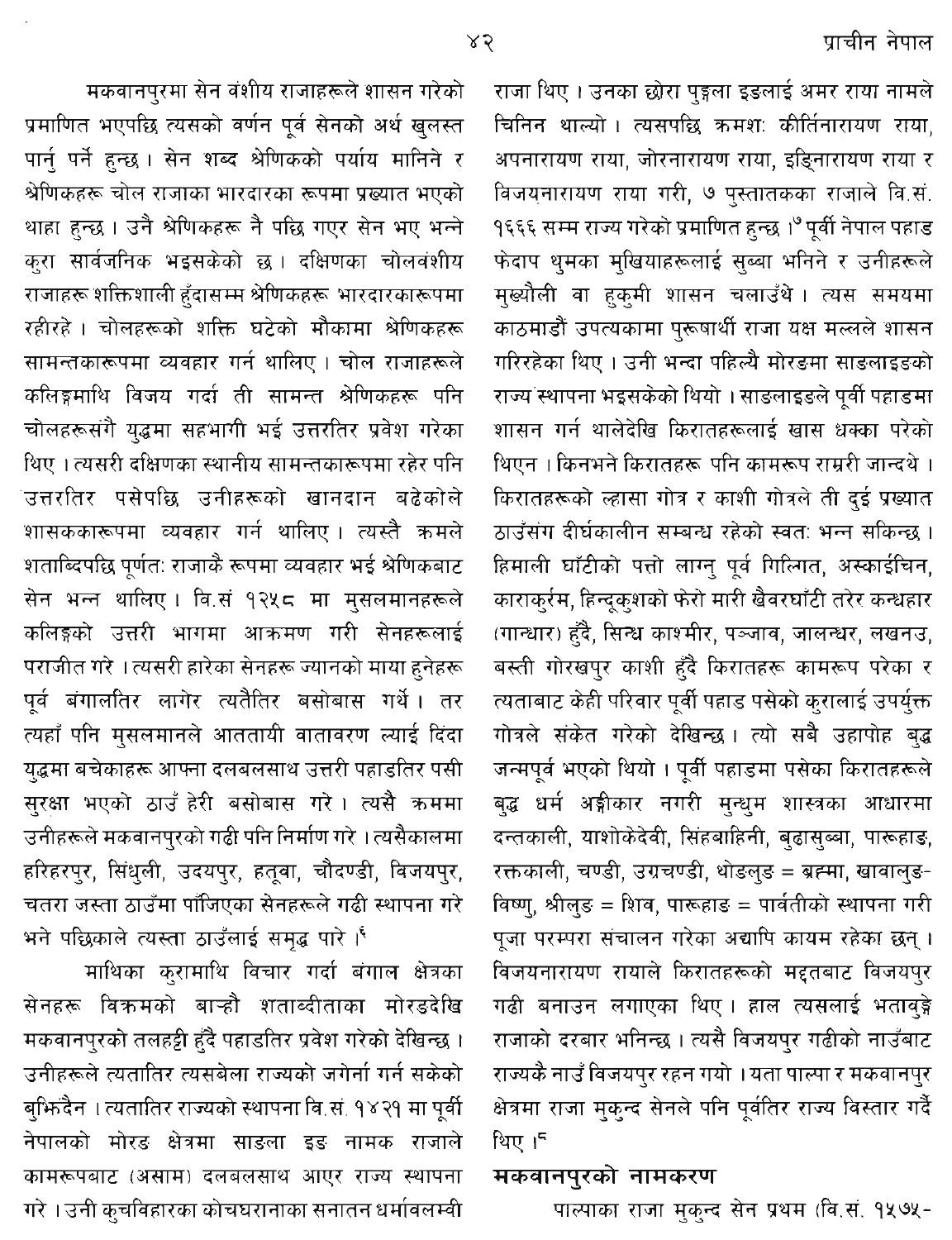राजर्षीको रूपमा बिताउन थाले। उनले रिडी, देवघाट, बराह क्षेत्र, हरिहर क्षेत्र जस्ता प्राचीन धार्मिक क्षेत्रहरूमा बस्दै तपस्या गर्दै हिड्ने गर्न थाले । आफू त्यसरी भक्ति भावमा लाग्दा उनले आर्जन गरेको विशाल राज्य उनैका जेठा छोरा माणिक सेन पाल्पा, माहिला विनायक सेन वुटवल, साहिला भूंगी सेन तनहूँमा कान्छा छोरा लोहाङ सेन मकवानपुरमा, नाति राम सेन रिसिडमा, कुवेर सेन राजपुरमा, खड्ग सेन मदरियामा राजा बनाइएका थिए।

राजा लोहाङ सेन पुरूषार्थी थिए। आफ्नो बाबको मृत्युपछि वि.सं १६१० सम्ममा उनी कोशी नदीदेखि पूर्वटिष्टासम्मका शासक भई मकवानपुरबाट शासन गर्न थाले । उनले मकवानपुरलाई वि.सं .१६०३ सम्ममा आफ्ना बाब् मुकुन्द सेनसंग मिलेर विजय गरेका थिए । मकवानपुरका राजा भएपछि पूर्व फेदापका किरात चौतारा बाजहाडसंगको संभौता अनुसार वंशानुगत चौतारा हने परम्पराले पूर्वी नेपालमा राम्रो पकड हुन गएको थियो। त्यस बेला मकवानपुर एक समृद्ध राज्यको रूपमा स्थान पाएको थियो । वि.सं १६१३ मा राजा लोहाङ्ग सेनको धनुषाधाममा एउटा अभिलेख स्थापना गरिएको छ। त्यसबेला उनले वैदिक साहित्यलाई रक्षा गर्न भूमिका खेलेको देखिन्छ ।<sup>१२</sup> त्यसबाट उनी र उनका उत्तराधिकारीहरूले किरात प्रदेशमा अधिकार गरिसकेपछि त्यहाँका गुरू, पुरोहित, ज्योतिष र मठ मन्दिरका पूजारीहरूलाई क्रमशः मन्थली, दाप्चा, नर्मदेश्वर, दिडला, हलेसी, खाँदवारी, अखौले, लेगुवा खार्पा, दलगाउँ, साब्ला, साभदिन, रानीगाउँ, सुलुवुङ्ग, नाम्सालिङ, सतासीधाम जस्ता ठाउँमा विर्ता र गुठी स्थापना गरिदिएका प्रमाणहरू प्राप्त भएका छन्। सेन राजाहरूले आफ्नो प्रशासनको मद्दतका निम्ति मन्त्री दिवान चौतरिया र सब्बा जस्ता पदमा किरातहरूलाई राख्ने र त्यहाँका अरू जातिबीच पनि घनिष्ट समफ़दारी बढाएका थिए। किरातहरूमा मोरङ क्षेत्रमा विद्याचन्द्र राय, सप्तरीमा चोडवाडहाड राय, महोत्तरीमा लिवाडहाड राय, मकवानपुरमा शेरिडहाड रायलाई अख्तियारी दिई इज्जतसाथ रायस्ब्बा भन्न थालियो।<sup>१३</sup> पूर्निया, सिलीगुढी र गिद्धेपहाडमा पनि किरात सुब्बालाई नै जिम्मा

१६१०) ले आफ्नो राज्य पूर्वमा दूधकोशीसम्म विस्तार गरेपछि पश्चिम गुल्मीदेखि कोशीसम्म फैलिएको हुँदा त्यस राज्यको बीच भागमा पर्ने मकवानपुरलाई मुक्न्दपुर नामकरण गरी त्यसैलाई आफ्नो राजमुकाम गराई राजधानी घोषित गरेका थिए । तर त्यो करा प्राप्त स्रोतले पृष्टी गरेका छैनन् । मकवानपुरलाई उनका छोरा लोहांग सेनले मकवानपुरमाथि विजय गरेको कुरा जानकारी हुन्छ । त्यसै अभियानमा मुक्त्द सेन पनि साथै थिए र नारायणी नदी नवलपुर गैंडाकोटबाट तरी मकवानपुरको भावर प्रदेश कब्जा गरी बढियानालादेखि कमला नदी बीचमा पर्ने तलहट्टीलाई पनि अधिकार गरेका थिए । त्यसो गर्दा पाल्पाको सीमाना विजयपुर राज्यसंग जोडियो। त्यतिबेलासम्म मुकून्द सेन जोगी नभई सशक्त शासक हुनाले मकबानपुर क्षेत्र रमणीय लागेकोले एउटा बस्ती वा पुर निर्माण गरी त्यस बस्तीलाई मुकुन्दपुर नामकरण गरी मकवानपुर नामबाट पछि प्रख्यात भएको कुरा इतिहास सम्मत लाग्दछ। वि.सं. १६०५, पछिका ५ वर्षको अन्तरालमा मुकुन्द सेनले पाल्पा राज्यको पूर्वसीमानाको व्यापक विस्तार गरेको देखिन्छ । त्यसै समयमा लोहाङ्ग सेनले विजयपुर राज्यमाथि विजय गरेको देखिन्छ । तर विजयपुरका अन्तिम राजा विजयनारायणको राज्यकाल १६४६-१६६६ वि.सं सम्म रहेको देखिनाले त्यो क्रम बारे टुङ्गो गर्न् पर्ने स्थिति छ । राजा मुकुन्द सेनसंग उनका कान्छा छोरा लोहाङ्ग सेन पूर्वी विजय अभियानमा आएको कुरा स्पष्ट भएको छ ।<sup>१०</sup> त्यसै क्रममा मकवानपुर पहिले दखल भएको थियो भने अफ पूर्वतिर अलि पछि । राजा मुकुन्द सेनले आफ्नो विस्तृत राज्य पश्चिमदेखि पूर्वतर्फका जंगल फडानी गरी बसोबास गराउने कममा ठाउँ ठाउँमा मानवीय बस्तीहरू बसालेका थिए। रापती नदीदेखि पूर्व र हेटौंडादेखि उत्तरी क्षेत्रमा पर्ने पहाडी भागमा एउटा नगर या पुर बसाले र त्यसको नाम आफ्नै नामबाट मुकुन्दपुर नामकरण गरे। त्यसै आधारबाट सो ठाउँलाई पछि मकवानपुर भन्न थालियो । मुकुन्दसेनका वंशजलाई मुकुवानी वा मकवानी पनि भन्न थालिएको थाहा पाइन्छ ।<sup>११</sup> राजा लोहाङ सेनः (१६१०-१६४२ वि.सं.)

पाल्पाका राजा मुकुन्द सेनले आफ्नो उत्तरार्द्ध जीवन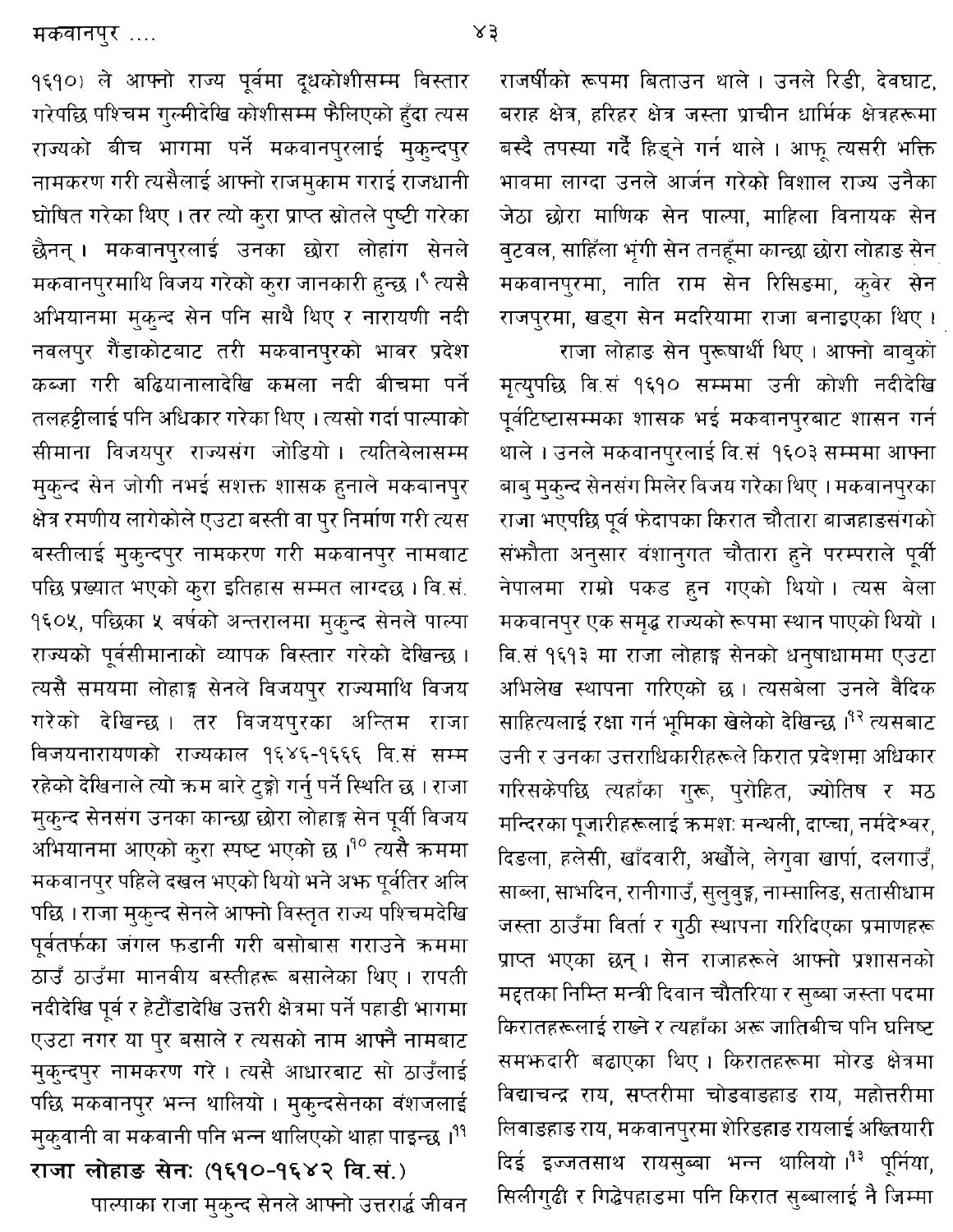दिई, पाँच खण्डमा छटचाई लोहाडसेनले दऱ्हो प्रशासनको व्यवस्था मिलाए। कोचेराजका पालामा पाँच क्षेत्रका सब्बाहरू पालैपालो मन्त्री हने करालाई संशोधन गरी लोहाङ सेनले विद्याचन्द्र रायलाई मात्र मन्त्री पद दिने परम्पराको थालनी गरे । ती पाँचवटै क्षेत्रको मालपोत कर चार खण्डमा बाँडी २५% सब्बाले र ७५% केन्द्रलाई पठाउने नियम बसाले । मन्त्री वा नायक, राया र स्ब्बाहरूलाई जागिर स्वरूप जमिन दिने र जागिर छुटेपछि जमिन छुटाउने परम्परा पनि कायम गरिएको थियो ।

राजा लोहाङ सेनका ७ वटी रानीहरू थिए । जस्तै: जेठी अनुपावती, माहिली कल्याणमती, साहिँली साहेवदेवी, काहिंली दुलहिनीदेवी, ठाहिंली कोइलीदेवी, ठुलीकान्छी कपुरादेवी र कान्छी गंगादेवी थिए । जेठी रानी अनुपावतीका तर्फबाट राघवनरेन्द्र सेनको जन्म भएको थियो। लोहाङ सेनले आफ्ना छोरालाई राजकाजको तालिम दिलाउन मन्त्री विद्याचन्द्र रायका साथमा पठाई दिएका थिए ।<sup>१४</sup> लोहाङ सेनको मृत्यु वि.सं १६४२ मा भएकोले उनका छोरा मकवानपुरको गद्दीमा बसे ।

### राजा राघवनरेन्द्र सेनः (१६४२-१७१८)

आफ्नो बाब्ले बनाई दिएको मेलजुलको वातावरण पाएकाले राघवनरेन्द्र सेनले शान्तिपूर्वक शासन गर्न समर्थ रहे। उनी प्रजाका प्रीय बन्न सकेका थिए।

## राजा हरिहरइन्द्र सेन (हरिश्चन्द्र सेन): १७१८-१७४१ वि.सं)

राजा राघवनरेन्द्र सेनकी रानी दुर्गावती पट्टिबाट हरिहरइन्द्र सेनको जन्म भएको हो। उनले कोशी नदी र भागीरथीको दोभान गोन्द्वारासम्म आफ्नो राज्य विस्तार गरेका थिए । त्यसैले उनले "हिन्दुपति" भन्ने उपाधि धारण गरेका थिए। उनका छ वटी रानीहरू थिए जस्तै: माहेश्वरपट्टि छत्रपति इन्द्रसेन, यशोधरातर्फ पद्मावती र इन्द्र सेन, सक्न्तलापट्टिका बाश्देव, महादेवीतिरका शुभसेन, जगन्माताकी राजकुमारी, लक्ष्मीवतीपट्टिबाट प्राणमती र राजमतीको जन्म भएको थियो। राजा हरिहरइन्द्र सेन साँच्चिकै पुरूषार्थी र विजिगिष भएको देखिन्छ। उनैले

हरिहरपुर गढी निर्माण गरेका थिए। उनकी जेठी पत्नी क्चबिहारका राजा बीरनारायण सिंहकी छोरी थिइन् । उनैका अरू छोरीहरू कान्तिपुरका राजा प्रताप मल्लले विवाह गरेकाले फरिया नाता थियो । उनकी जेठी रानीबाट छत्रपति इन्द्रसेनको जन्म भएर पनि एउटा सन्तान भएपछि अल्पायमा मरे । उनी मरेकाले उनका छोरा विधाताइन्द्र सेनलाई राजा हरिहरइन्द्र सेनले राजा घोषित नगरी अर्की पत्नी महादेवी तर्फका पुत्र शुभ सेनलाई मकवानपुरको उत्तराधिकारी घोषित गरे। उनको त्यो निर्णय नाति विधाताइन्द्र सेनलाई चित्त नब़्फ़ेकाले दलबलसाथ लिई विजयपुर क्षेत्र कब्जा गरे । त्यस घटनाले मकवानपुर विभक्त भई कोशी नदीको सीमाना निश्चित हुन गयो।

मकवानपुरका राजा हरिहरइन्द्र सेनले चाहेका भए राज्य विभक्त हुने थिएन तर त्यसबेला एकीकरणको चेतना पल्हाएको थिएन । त्यसको परिणतिले मकवानपुर राज्य टकियो र विजयपुर राज्य स्वतन्त्र अस्तित्वमा आयो। कोशीदेखि टिस्टासम्मको सकल भू-भाग विजयपुर राज्यका नामले नेपालको एकीकरणकालसम्म अस्तित्वमा रहेको थियो। कोशी पूर्वतिर छुट्टै राज्य हन् राम्रो करा थिएन।1 शुभ सेन (१७४१-१७६३ वि.सं)

शुभ सेन मकवानपुरमा शौभाग्यले राजा भएका थिए । उनका दाज् छत्रपतिइन्द्र सेनको बाब्संग खटपट पर्दा पर्दै मरिहालेकाले उनका ट्हरा छोरा विधाताइन्द्र सेनलाई छोडी परलोक भए । उता हरिहरइन्द्र सेनको शेषपछि विधाताइन्द्र सेनले राज्य पाउनुको सट्टामा रानी महादेवी तर्फका छोरा शुभ सेनलाई आफ्नो उत्तराधिकारी बनाई दिए । त्यस कार्यबाट विधाताइन्द्र सेनलाई आफ्नो पक्षमा अविवेक भएको महसुस भएकोले कोशी पूर्वका पल्लो किरातहरूलाई हात लिएर पूर्वी नेपाल कब्जा गरी आफू स्वतन्त्र राजा भएको घोषणा गरे। अब के थियो र शुभ सेनले पनि ललितपुर, भक्तपुर, गोरखा जस्ता राज्यहरूसंग म<mark>द्द</mark>त लिई मोरङमाथि आक्रमण गरी १७ वटा गाउँ कब्जा गरी मकवानपुरतिर मिलाएका थिए। त्यति भएर पनि त्यस संयुक्त मकवानी सेनाले मोरङ्गमाथि पूरा कब्जा गर्न सकेन ।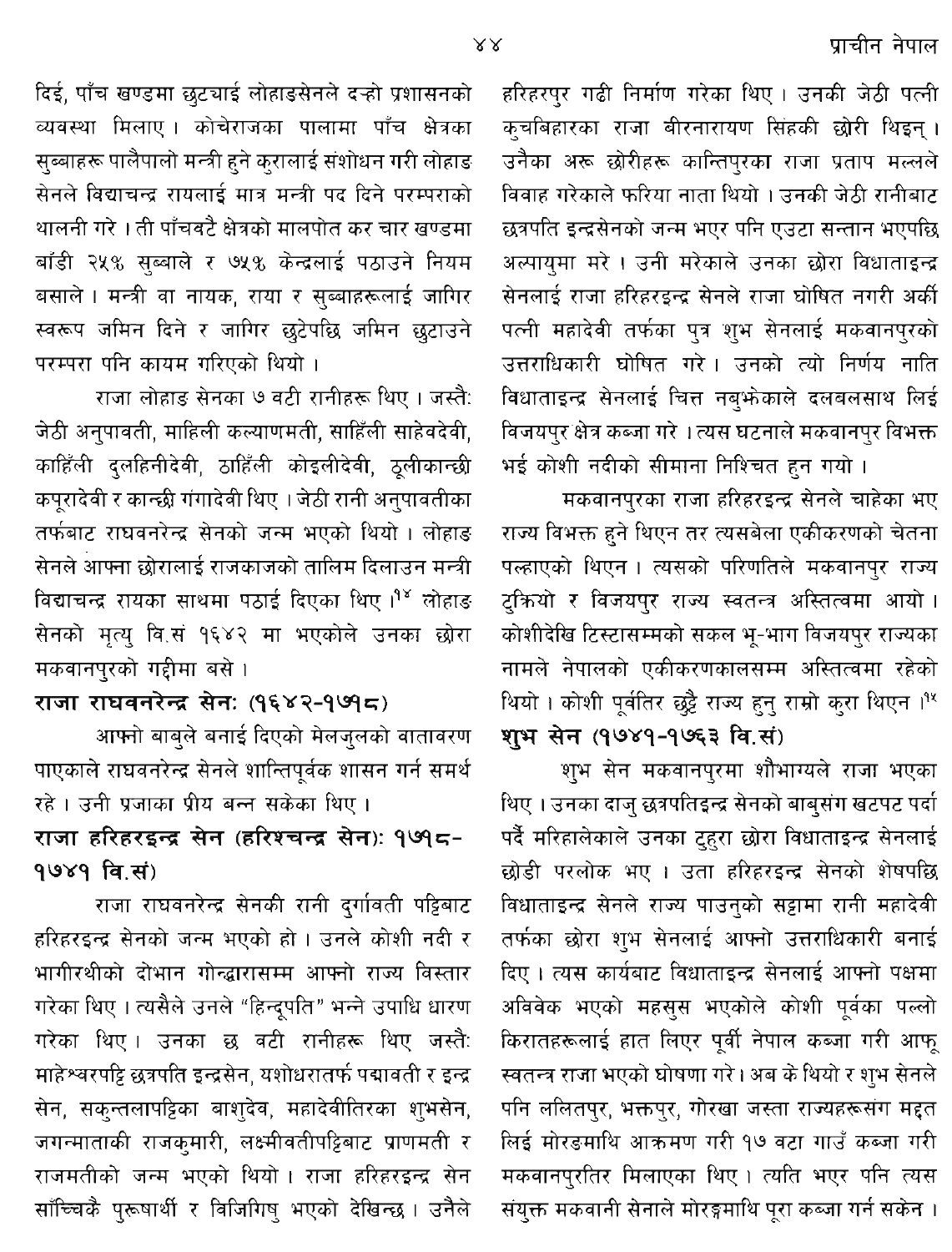मकवानपुर ….

यसरी मकवानपुर विशाल राज्य रहेन। ती दुवै राज्य मकवानपुर र विजयपुरको प्राकृत सीमाना कोशी नदी कायम हुन गयो। कोशी पूर्व टिप्टा पश्चिमको भाग विजयपुर राज्यको हुन गयो ।<sup>१६</sup>

राजा शुभ सेनले आफ्ना छिमेकी राज्यहरूसंग राम्रो सम्बन्ध कायम गरे। उनी गृह प्रशासनमा पनि दक्ष हुनाले आफ्नो मन्त्रीमा प्रवोध दासलाई प्रमुख बनाएका थिए । आफ्नो भू-भाग विस्तार गर्दै शुभसेन र विधाताइन्द्र सेनले संयुक्तरूपमा गंगा मैदानमा कब्जा गर्नतिर लागे । दुर्भाग्यवंश दवै राजाहरूलाई मुसलमानी सेनाले पकरे दिल्ली प्ऱ्याई बेपत्ता गराए। त्यो परिस्थितिमा चौतारा प्रवोधदासले शुभ सेनका दई छोरालाई सुरक्षा दिन महिपति (मान्धाता) र माणिक्य सेनलाई किरात प्रदेश प्ऱ्याई राखेका थिए। विजयपुरका राजा र मकवानपुरका राजाहरू मुसलमानी चङ्गलबाट येनकेन फुल्केर आ-आफ्ना राज्यमा फर्के । त्यस अन्तरालमा विधाताइन्द्र सेनकी रानीले विजयपुर र मकवानपुरको संयुक्त शासन चलाएकी थिइन् । उनको नाउँ राजेश्वरी देवी थियो।

किराती स्रोतका अनुसार मकवानपुरका राजा शुभाङ्ग सेन (शुभ सेन) का पालामा लखनउका इस्फोरिया नवाव राजाले शुभसेन र विधाताइन्द्र सेनलाई पूर्णिया जिल्लाको सीमानाबारे छलफल गर्न भनी बोलाए । उनीहरू गएपछि दवैलाई पकाउ गरी मोरङ र मकवानपुर क्षेत्रमा आक्रमण गर्न मुसलमानी सेना पठाइयो । शौभाग्वश विजयपुरका चौतरा श्रीकान्त रायलाई मुसलमानीहरूले कडा पहरा नदिएको मौकापारी भाग्दै आफ्नो राज्यमा पुग्ने मौका मिल्यो । त्यसैले मोरङ्गीसेना दश प्रान्तका योद्धाहरू टक्सोगञ्ज (?) मा यद्ध भई किरातको विजय भयो। किरातहरूले पूर्णिया पुगी शुभाङ्ग सेनलाई मुक्त गराए भने पूर्णियाको आम्दानी दश प्रान्तका रायहरूले बाँडेर खाएको वर्णन पाइन्छ । पछि लखनौका म्गल वादशाह अहमद खान र दिल्लीका सम्राट मुहम्मद अजिमले ठूलो सेना पठाउँदा पनि किरातहरूले विजय गरेको वर्णन पाइन्छ ।

मकवानपुरका राजा शुभ सेन र विजयपुरका राजा

विधाताइन्द्र सेनलाई मुसलमानहरूले हरण गरेर लगेपछि शुभ सेनका दुई छोरा जेठा महिपति सेनलाई विजयपुरमा र कान्छा माणिक्य सेनलाई मकवानपुरको राजा बनाई अपहरित राजा विधाताइन्द्र सेनकी रानी राजेश्वरीले केही वर्ष शासन गरेको करा माथि उल्लेख गरियो । त्यसै अन्तरालमा १७६३ वि.सं देखि १७७४ सम्म मकवानपुर र विजयपुरको संयुक्त शासन चलाएको जानकारी हुन्छ । अपहरित मकवानी राजा शुभसेन तथा विजयपुरे राजा विधाताइन्द्र सेन मुगलहरूको कैदबाट सम्फौता गरी छुट्न समर्थ भएका थिए । फ्रान्सिली यात्री टेवरनियरको वर्णन अनुसार शुभ सेनले मुगल वादशाहलाई वार्षिक रू. १२००/- तिर्ने कवुलियत गरी सम्फौता गरी छुटुन गए भन्ने जानकारी हुन्छ। पछि सोही मूल्य बराबरको एउटा हात्ति वर्षेनी मकवानपुरबाट पटना पठाउने बन्दोबस्त भएको थियो। वि.सं १८१९ मा बडामहाराज श्री ५ पृथ्वीनारायण शाहले मकवानपुर विजय गरेपछि तलहट्टी (तराई) को समस्या समाधान गर्दा "मालवाजवी" भनी चौध तमसुकको एक हात र १४ हातकै (पुच्छरदेखि नाप्दा) लामो हात्ति बुभ्फाउने प्रचलन अनुसार १८२३ देखि १८२७ सम्मको ५ वर्षसम्मको पाँच हात्ति बुफाएको र पछि १२ हात लामो हात्ति पठाउन थाले। पछि १८३७ मा अंग्रेज गभर्नर हेस्टिङसले आफुलाई मद्दत गरेवापत माफी गरिदिएका थिए ।<sup>१८</sup>

नेपालको इतिहास लेख्ने ह्यामिल्टनले शुभ सेन मुसलमानी पकडबाट फर्केपछि ३१ वर्षसम्म शासन गरेको करा उल्लेख गरेका भएपनि प्रमाणित हुन सकेको छैन। हामीमा विदेशीको प्रभाव अनावश्यकरूपमा पर्दा यस्तै धोका हुन्छ ।<sup>१९</sup> किनभने अपहरित राजाहरूको अभावमा रानी पद्मीधाताइन्द राजेश्वरी देवीले किरात प्रान्तका रायहरूलाई सम्बोधन गरी चेम्जोड राय, पसेनामा राय, इन्दमा राय, सेवा राय, सुक्मी राय, माजिम् राय, मोआजा राय, गामा राय, साहागं रायलाई मुसलमानी सेना विरूद्ध जाई लाग्ने आह्वान गरी विजयको आशिर्वाद दिइएको थियो । अर्कातिर विचित्रचन्द्र राय मोरङको राजा बन्ने दाउमा लागेको पनि बुफिन्छ ।<sup>२०</sup>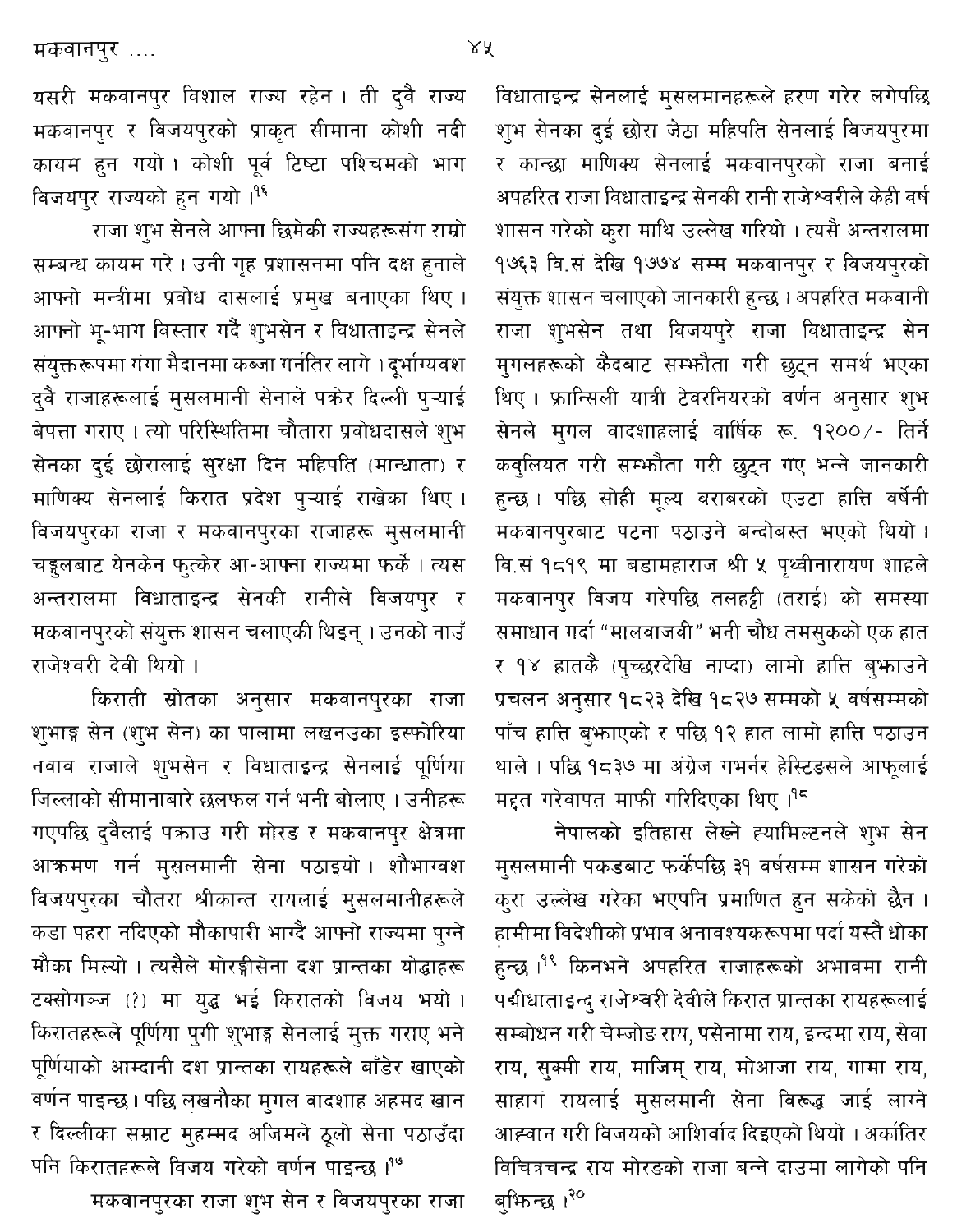उनको पत्रानुसार २४, ६, ५ थुमका फाकफोक, मिकलुक थुमका योद्धाले मुसलमानलाई जलालगढबाट धपाए। रानीलाई नायव बनाइयो भने १७६३ देखि १७७४ सम्म उनले सफलतापूर्वक मोरङ र मकवानपुरको संयुक्त शासन संचालन गरेकी थिइन् । यसरी विचार गर्दा मुगलहरूले अपहरण गरेका राजाहरू फर्केपछि राजा भएको प्रमाण पाइएका छैनन् । विराट राज्य जिती लिने मोरडहाडका भाई शुभ सेनलाई भनिएको र उनको छोरा हरबाहाङ किरात राय राजाहरूलाई देवअंशी भनी मोरेडेश्वरलाई नै शुभसेन मानी बुढासुब्बा र हरवाहाडलाई हर्भड भनी देवांश मानी मन्दिर स्थापना गरी किरातहरूले पूजा, बलि गरी आएको कुरा किराती इतिहासबाट ब्फिन्छ ।<sup>२१</sup>

### मानिक सेन (१७७४-१७९० वि.सं)

मकवानपुरका राजाहरूमा विख्यात मानिक सेन मानिन्छन् । उनी शुभ सेनका जेठा छोरा थिएनन् तापनि राजा बन्ने शौभाग्य पाएका थिए। त्यसको कारण विजयपुर राज्यमा शुभसेनका जेठा छोरा महिपति सेनलाई राजा बनाएकाले कान्छा हुँदा पनि मानिक सेनले मकवानपुरको गद्दी पाएका थिए । वि.सं. १७७४ मा मकवानपुरमाथि बाहच आक्रमण हुन लागेकोमा माघसुदी चतुर्दशीमा देवान शिवसिंह बानिया क्षेत्रीलाई मकवानपुर गढीबाट पत्र लेखेका थिए र त्यो प्रकाशित छ।<sup>२२</sup> मकवानपुरलाई त्यस समयमा खतरा पर्न् पर्ने खास करा आफ्ना बाब्कै पालादेखि मुसलमानी अतिक्रमणलाई संकेत गरेको हुनसक्ने कुरामा स्वतः विचार गर्न सकिन्छ । आफ्नो सेनालाई हरिहरपुर जाने सल्लाह पत्रमा दिनको हेतु अर्को हुन ज्यादै कम सम्भावना छ।

राजा मानिक सेनको उल्लेख वि.सं. १७७५ आश्विनसुदी पूर्णिमा आइतवारको अभिलेखमा परेको छ। सो अभिलेख हाल चण्डनीमाइ राखेको ढ्ँगामा १०.५x२" उक्त अभिलेख उत्कीर्ण गरिएको छ । मकवानपुर जिल्ला हटिया गा.वि.स. वार्ड नं. २ को गुबावारी गाउँमा हेटौडादेखि ८ किलोमिटर पूर्वी पहाडको फेदीमा छ । पहिले मकवानपुर गढीमा सेन राजाका दरबार नजिक रहेकोमा २०१२ सालमा सेन राजाका पूरेत अर्ज्यालहरूले आफ्ना पूर्खाले स्थापना गरेकी देवी भनी गुवावारीमा लगेर पुनर्स्थापित गरेका थिए । वि.सं २०३९ सालमा तिलकबहादुर बानियाँले देवीस्थानको सफा सुग्घर गर्दा मूर्तिलाई आड लगाएको तल्लो ढुँगामा अक्षरजस्ता देखेर पढेर जानकारी भएको थियो । देवीको मूर्ति २०४१ साल चैत्रमा चोरी भयो र हाल सो अभिलेखको ढुँगो नाड़ै छ । देवीको मूर्ति सिंहवाहिनी, ४ हातमा आयधाश्त्र, मण्डमाला १६x१०" लामा चाक्लो थियो र ती देवीलाई चण्डिनी देवी वा बदीका देवीको मूर्ति पनि भनिन्थ्यो र सो अभिलेखको पाठ "स्वस्ति श्री श्री वदीका क मुर्ती श्रीश्री मानिक सेनक राजे समय महन्ती सकत सिघ बानीयाने थपना कैल श्रीसम्बत् १७७५ साल श्री साके १६४१ आसीनसुदी १५ रोज १ कर नीहार श्री नारायेन हमत्रह: अग्याकारी" सम्वत्**मा १ वर्ष अन्तर देखिन्छ** ।<sup>२३</sup>

राजा मानिक सेनले मुकुन्द सेनद्वारा निर्मित मकवानपुर गढीको निर्माण गरी मजबुत बनाउनुका साथै हरिहरपुरगढी, सिन्धुली गढी, पौवा गढी, पर्सागढी को समेत निर्माण गरी राज्यलाई सुरक्षित पारेका थिए ।<sup>२४</sup> उनले महाभारत उत्तरतिरका मगरहरूका बस्तीलाई विकास गराएका र पर्सा गढ़ी निर्माण गरी सकेपछि पारसनाथको मन्दिर निर्माण गर्नुका साथै जनकपुरकी जानकी माईलाई भूमि अर्पण गरी गुठी राखिदिएका थिए ।<sup>२५</sup> राजा माणिक्य सेनले मकवानपुरलाई मजबुत बनाउन ठूलै प्रयत्न गरेको देखिन्छ। वि.सं १७८४ मा जनकपुरका गोसाईलाई भोग लगाउन र १७८७ मा मकवानपुर गढी भित्र वंशगोपालको मूर्तिको स्थापना गरेबाट उनी पुरूषार्थी योद्धाका साथै धार्मिक भएको प्रमाणित भएको छ ।

### राजा हेमकर्ण सेन (१७९०-१८१६ वि.सं.)

राजा मानिक सेनका चार छोराहरू हेमकर्ण सेन, जगत सेन, जयमङ्गल सेन र विक्रम सेन गरी जेठा छोरा भएकाले हेमकर्ण सेन आफ्ना बाब्को मृत्युपछि वि.सं. १७९० मा मकबानपुरको गद्दीमा बसेका थिए। हेमकर्ण सेनले आफ्ना भाइहरूको मद्दत लिएर शासन गर्न थालेकाले माहिला भाइ जगत सेनलाई मकवानपुरको पूर्वी क्षेत्र कमला नदीदेखि कोशीसम्मको समथर भू-भाग तलहट्टी र मार्फाकरात पहाडी भागसमेत रेखदेख गर्न लगाएका थिए। त्यसो गर्दा गर्दै माफ किरात क्षेत्रलाई जगत सेनले हात पारेर त्यस ठाउँका स्वतन्त्र राजा भए । त्यसरी नयाँ राज्य स्थापना भई चौदण्डीका नामले प्रख्यात हन गयो। चौदण्डी गढी राज्य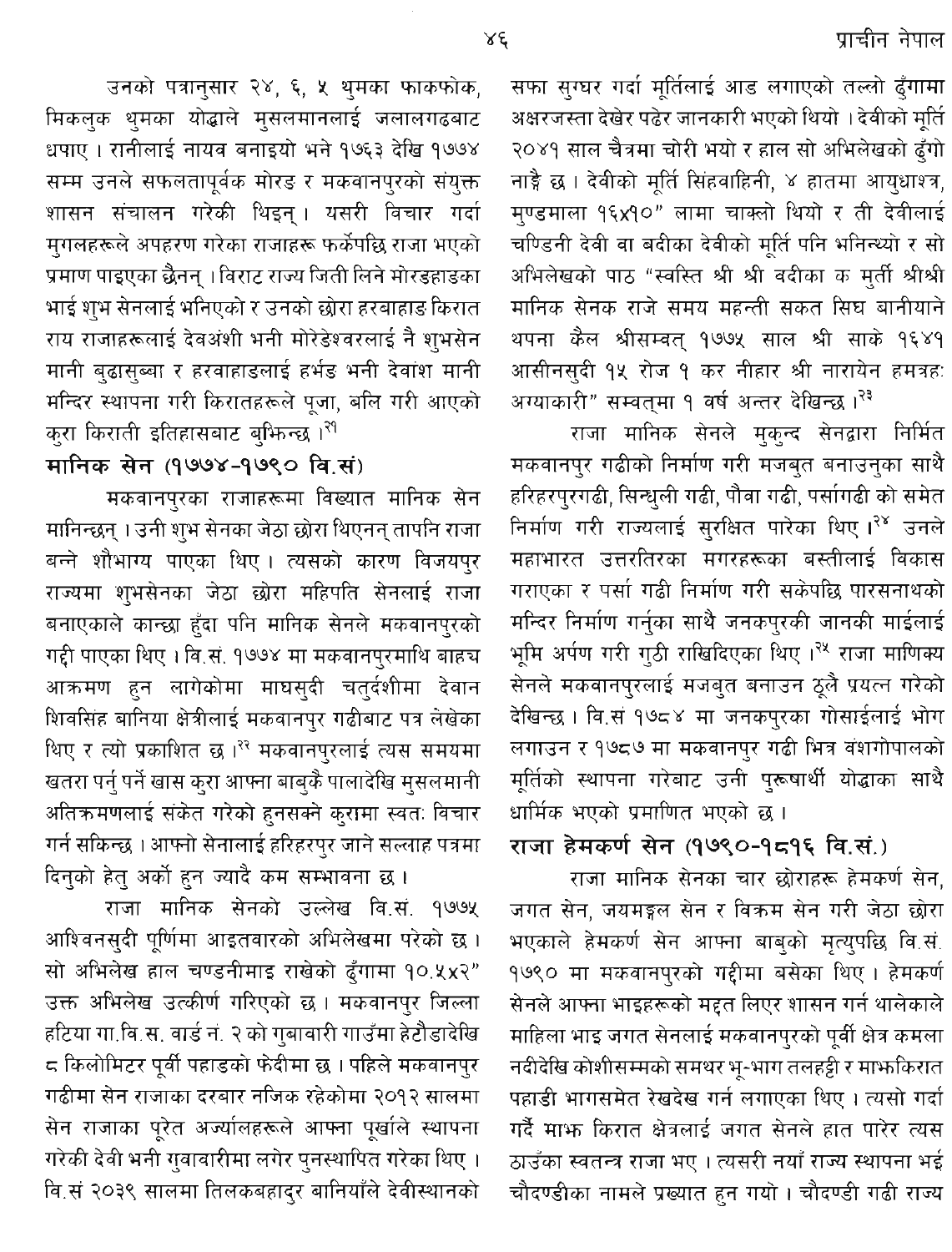मकवानपुर ....

खडा गराउनमा मकवानपुरका मन्त्रीहरूको हात रहेको कुरा पनि इतिहासकारहरूले उल्लेख गरेका छन्।<sup>२६</sup> हनपनि मकवानपुर राज्यको प्रशासन अर्ज्याल ब्राह्मण र बानियाँ क्षेत्रीहरूका हातमा थियो। विदेशी इतिहासकारले फाटो गराउने वर्णन मकवानपुरको इतिहासमा पनि गरेका पाउन्हों ।

राजा हेमकर्ण सेनले वि.सं १७९० मा जानकी गुठी थमौति गरेको पत्र प्रकाशमा आएको छ । वि.सं १८०१ मा उनले हरिहरपुर गढीमा शिवालयको निर्माण गरी शिवलिङ्ग स्थापना गराएका थिए । वि.सं. १८०८ मा उनले इन्द्रविधाता सेनद्रारा निर्मित श्री सीताराम र श्री लक्ष्मीनारायणका नाममा अर्पण गरेको गुठी थामी कागज गरिदिएका छन् ।<sup>२७</sup> यसरी विचार गर्दा राजा हेमकर्ण सेन धार्मिक प्रवृत्तिका रहेको करा पष्टी हन्छ।

राजा हेमकर्ण सेनले आफ्नो राज्य विस्तार गर्ने कमलाई अगाडि बढाएको बुफिन्छ। वि.सं. १८०२ मा उनले सिन्धलीमाथि आफ्नो अधिकार गर्नका लागि सेना पठाएका थिए। त्यस बेलासम्म सिन्धुली गढी कान्तिपुर राज्यको अधिकारमा मानिन्थ्यो। त्यो कुरा कान्तिपुरका राजा जयप्रकाश मल्लले ऋषि उपाध्यायलाई जमीन बिक्री गरेको ताम्रपत्र प्राप्त भएबाट स्पष्ट भएको छ । मकवानी सेनाले त्यस क्षेत्रमा आफ्नो अधिकार गरिदिंदा कान्तिपुरतिर दक्षिणबाट सामान पैठारी गर्ने नाका पनि गुम्न गएको थियो। राजा हेमकर्ण सेनले ऋषि उपाध्यायलाई सोही जमीन विर्ता गरी दिएका थिए । यसबाट राजा हेमकर्ण सेन बिजिगिष् भएको प्रमाणित हुन्छ ।<sup>२८</sup>

राजा हेमकर्ण सेनका दिग्वन्धन सेन र रणमर्दन सेन (रणमस्त) नामका दुई छोरा र इन्द्रकुमारी तथा नाम जानकारी नभएकी गरी दई छोरी थिए। जेठी छोरी इन्द्रकुमारीको विवाह गोरखाका युवराज पृथ्वीनारायण शाहसंग भएको थियो। १३ वर्षकी कन्या १५ वर्षका वरको विवाह वि.सं १७९४ मा सम्पन्न भएको थियो। मकवानी रानीले आफ्नी सानी छोरीले सास् चन्द्रप्रभाको कर्कश बुहार्तन भोग्न सक्षम हुने छैनन् भन्ने ठानेकी थिइन ।

हरिहरपुरमाथि गोरखालीको विजय भएपछि राजा दिग्वन्धन सेन र देवान कनकसिंह भागी खुँडाघाटतिर लागेर उत्तर विहारका मुसलमान नवाव काशीमअली खानसंग गुहार माग्न पुगे । तदनुसार वि.सं १८१९ मा गुर्गिनखाँको नेतृत्वमा काशीमअली खाँले २००० मुसलमानी सेना हर्नामाडीको बाटो डड्वा गढीमा आक्रमण गरे । पछाडिबाट गोरखालीको नेतृत्व बंशराज पाण्डे र काजी नरसिंह बस्नेतले लिई शत्रसेनामाथि धावा बोले । त्यस युद्धमा ५०० बन्दुक गोरखालीले हात पारे भने १७०० मुसल्मानी सेना काटिए । त्यसपछि श्री ५ पृथ्वीनारायण शाह खुँडाघाट माथि आक्रमण गर्न हरिहरपुर पुगे। खुँडाघाटमा गोरखाली आक्रमण हुँदा मकवानपुरका रानी र छोरी पकाउ परे । पछि दिग्वन्धन सेनले आत्मसमर्पण गरे । उनीहरूलाई गोरखा लगी राजकीय सम्मानकासाथ नजरबन्दमा राखियो। त्यसैबेला राजा दिग्बन्धन सेनका छोरा भुँवर सेन भागी बेतिया पुग्न सफल भए ।<sup>३२</sup>

मकवानपुरको तल्लोथाल, गंगा मैदानी भाग वा तलहट्टीलाई नेपालीले कमला नदीको किनारै किनार सिंधली गढीको बाटो भई जाने नेपाली सेनाले कमैसंग उदयपुरको सेन राज्यमा चढाई गरे । सेन राजाको सेनाले बीरतासाथ १५ दिनसम्म नेपाली सेनालाई थामेका छेकेका थिए। तर क्नै तरहले पनि थाम्न असम्भव भएपछि माफ्त किरातको तल्लो र माथिल्लो भाग उदयपुर लगायतको सेन राज्यलाई वि.सं १८२३ सम्म नेपालले आफ्नो अधिनमा पारेका हनाले नेपालीहरूले चौकोट, उदयपुर, दोलखा जस्ता ठाउँमा गढी र किल्ला बनाई आवश्यक खरखजाना र मानिस खटाउने काम गरे।<sup>३३</sup> त्यस सम्बन्धमा मकवानपुरलाई नेपालले अधिनमा लिएपछि तलहट्टीबारे विवाद पर्न गयो। त्यस विवादलाई मिलाउन दिनानाथ उपाध्यायलाई पठाइएको थियो । त्यस पछि अंग्रेजहरूले कलकत्ता काउन्सीलमा नेपालमा युद्ध गर्दा धेरै हानि बेहोर्न् पर्ने हुँदा श्री ५ पृथ्वीनारायाण शाहले अंग्रेजलाई वर्षेनी हात्ति ब्फाउँदै गरेमा सैनिक कारवाही नगर्ने तजविज गरेका थिए । तर अंग्रेजहरूले नेपाललाई तराईतिर बढ्न नदिने प्रपञ्चमा लागेका थिए। श्री ५ पृथ्वीनारायण शाह र उनका उत्तराधिकारीहरूलाई त्यसको खास परवाह थिएन। त्यहि कारणबाट वि.सं. १८७१-७३ मा नेपालले अंग्रेजसंग भीडन्त गर्न परेको थियो ।